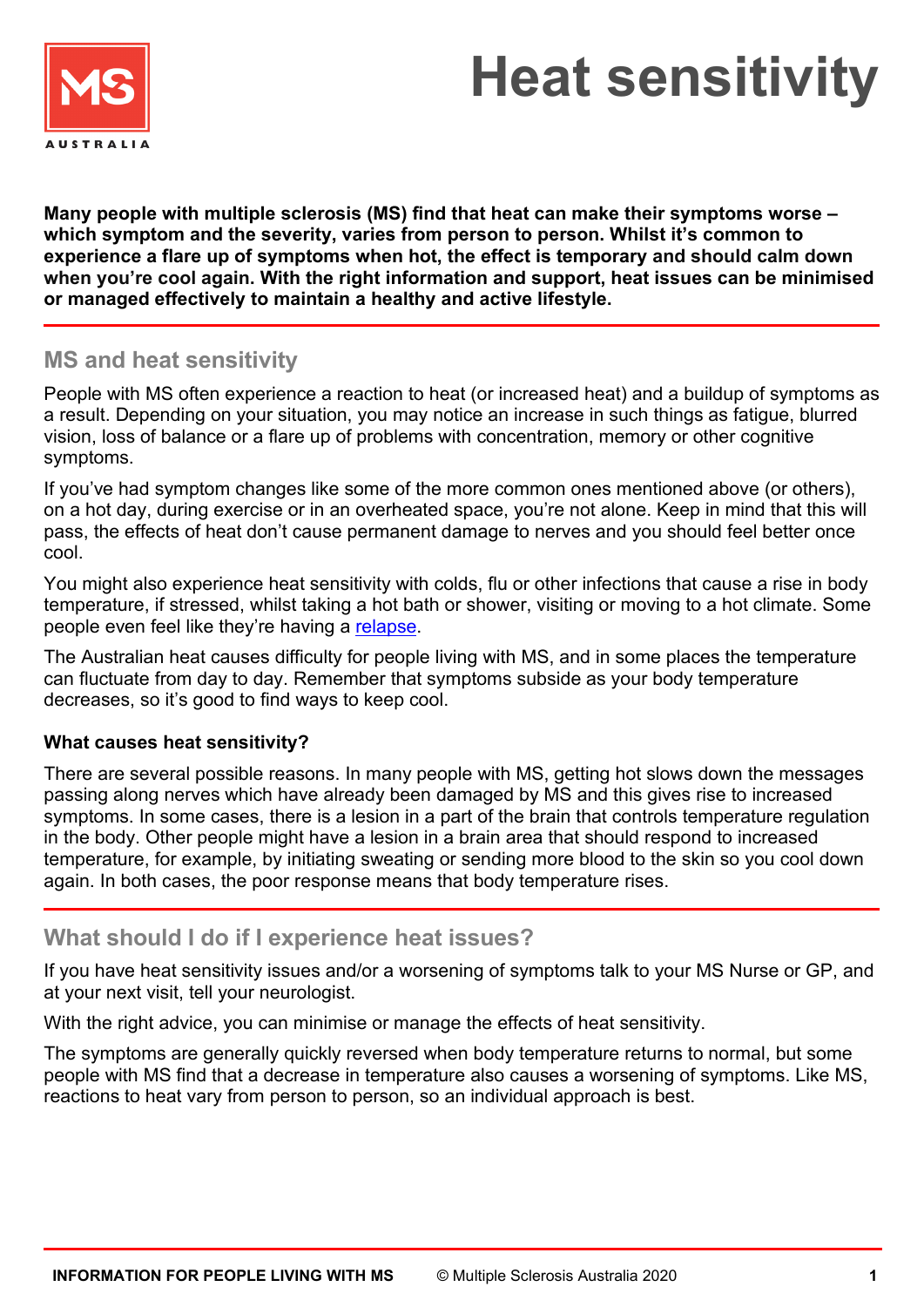# **What can I do to manage this symptom?**

#### Managing heat sensitivity

If you find the summer months difficult or your symptoms flare up due to heat, the following tips may be useful. Cooling down before, during or after activity can help to reduce the effects of heat. Cooling techniques can range from cheap and simple ideas to more expensive equipment items.

#### Tips to beat the summer heat

Personal cooling:

- Cool your body from the outside clothing, find shade, monitor your temperature, use body cooling sprays or other products.
- Cool your insides and stay hydrated drink fluids, especially water, but limit caffeine which can interfere with sleep and increase fatigue.
- If you're on the move avoid direct hot sun, rest during hot temperatures, park under cover or if outdoors, use a windscreen shield, call ahead to destinations about air conditioning or consider shopping online or using a delivery service.
- Exercise choose a cool or shady environment, exercise gently and rest often. Precool yourself with cold drinks or a cold shower, or spray yourself with cool water.
- Clothing wear lightweight, loose clothing (light colours can also help) and hats.
- Mister spray or cooling gel in wristbands or scarves (during activities).
- Cool bath or shower or using a cooling suit (before activity) can give you more energy.
- Have regular cold drinks or suck an ice cube, icy pole or frozen fruit chunks.
- Spray your face and wrists with water from a plant mister (or commercial spray for personal cooling - available from most chemists - that will stay cool throughout the day).
- Some people find eating makes them warmer, and prefer salads or other cold meals and/or sip iced water while eating.

Keeping your environment cool:

- Keep your home cool use a fan, air conditioner or evaporative cooler. (For information about potential support for your energy bills, visit the EnergyAustralia website below).
- Turn central heating down or off.
- When you take a bath or shower, preferably start with tepid water.
- A floor or desk fan can help to keep the temperature down and the air flowing in a room. A hand held fan can be useful when moving around.
- Close curtains or blinds to help keep rooms cool.

#### Cooling garments

Cooling suits involve the user sitting next to a device that pumps coolant around the garment. Whilst these are very effective at reducing temperature, they are not portable and are also quite expensive.

A less expensive option is special scarves, ties and wrist bands with a pre-cooled gel or other substance. The cooling effect can last from a few hours to several days.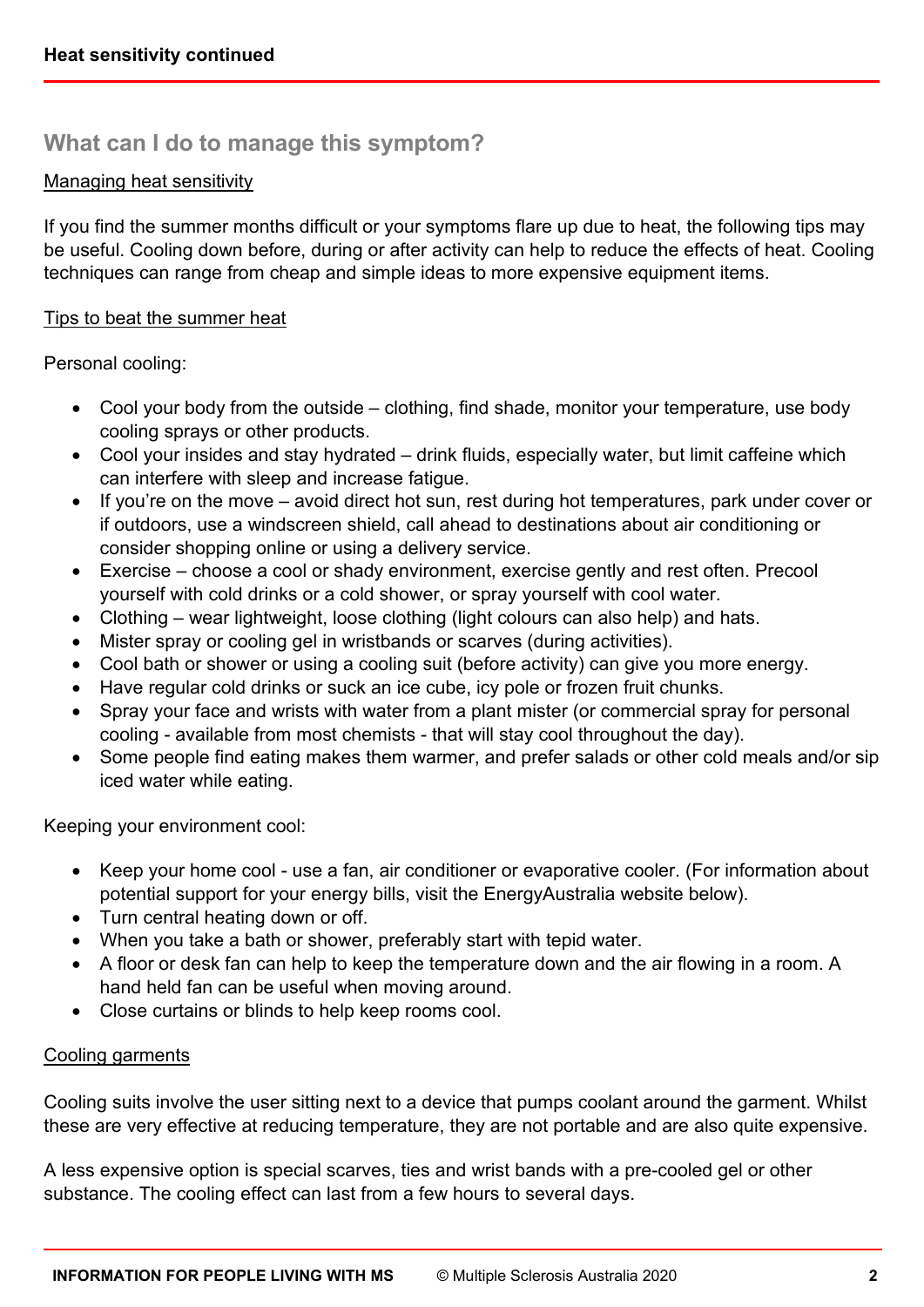i,

ľ

Cool vests incorporate cooling packs fitted into the lining of a waistcoat-like garment, keeping the torso cool.

A large, foam filled cool pad called the Chillow can be used as a pillow or a cushion (available online and at selected chemists).

You may need to try a range of different options (or several at once) to find what works best for you.

## **MS and cold sensitivity**

Some people with MS find that cold or cool temperatures (such as a light breeze or rain shower) make their symptoms worse. The effect is temporary and, when you warm up, the symptoms should go back to their usual level.

Sensitivity to cold is not as well-known as heat sensitivity but both occur quite frequently in MS. Some people are sensitive to both heat and cold, so the temperature needs to be just right for them to feel at their best. It can be hard to explain to others if heat makes some of your symptoms worse, but cold makes different symptoms worse. This is another example of everyone with MS being different.

#### **Which symptoms get worse?**

Probably any of your symptoms can get worse. It's a very individual thing. The more common ones seem to be:

- Different types of nerve pain and sensory symptoms like numbness or tingling, which may be more troublesome.
- Mobility difficulties caused by muscle stiffness (spasticity) and spasms which can worsen.
- Fatigue and depression, although they may be more closely linked to lack of sunlight than the cold.

### **Why does it happen?**

Like heat sensitivity, there are several possible reasons. In many people with MS, getting cold also may affect the speed that messages pass along nerves which have already been damaged by MS, and this gives rise to increased symptoms. Sometimes, there is a lesion in a part of the brain that controls body temperature regulation. Other people might have a lesion in a brain area that should respond to decreased temperature, for example, by initiating shivering so that you warm up again. Without this response, you still feel cold.

## **What can I do if cold sensitivity affects me?**

- Layers of clothes work well to keep your temperature just right. Try thermal socks, underwear, gloves, hat, scarves and coats.
- Hot water bottles, electric blankets and heat pads can work well but be careful if MS has changed how you feel temperature on the skin, so that you don't get burnt.
- Move around to improve your circulation and minimise muscle stiffness brought on by the cold. If you are sitting for long periods, try a blanket - some even have sleeves!